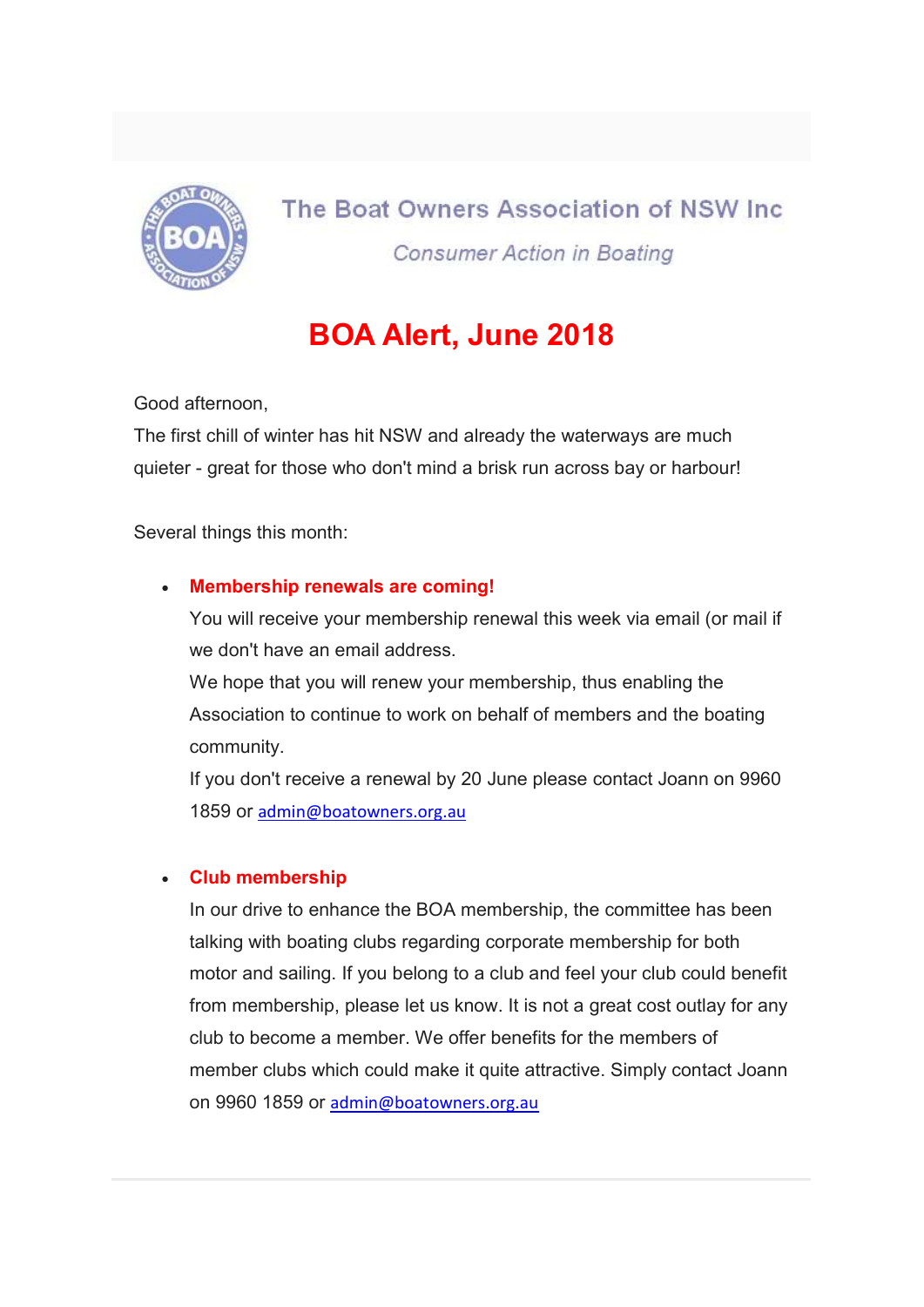RANSA information night - RANSA is holding "Information Nights" on the third Wednesday of the month from May to September, and the next one on 20<sup>th</sup> June will be entitled "Australia's Maritime and Heritage Flags"

The Guest Speaker will be John Vaughan, Australia's leading vexillographer. If you are interested in attending there are more details and a reply contact here

• Moorings review progress - as reported in earlier newsletters, RMS is in the process of reviewing the moorings situation around NSW. As part of that review, they are looking at the certification of mooring contractors and the establishment of guidelines for mooring servicing. Through our Vice President Chris de Jong the BOA has been closely involved in these discussions - and we have to say that at this point they are looking to be most productive. We will hopefully have more details for you in the next few months.

#### • There's always another view - from the latest edition of RecFisher

#### Trailer boat owner hits back

A letter from a Mr Albert Habib from Rose Bay to the editor in the Wentworth Courier, the local newspaper for Sydney's Eastern Suburbs, made a few good points on behalf of boat owners:

#### We have rights: You don't own the road

I have been embroiled in the issue of boat-trailer parking with people in my district too but from the other end of the spectrum, as a trailer boat owner. And can I say it got heated.

There seems to be absolute refusal to appreciate that the road in front of a residence is not part of the of the residence, and that parking there is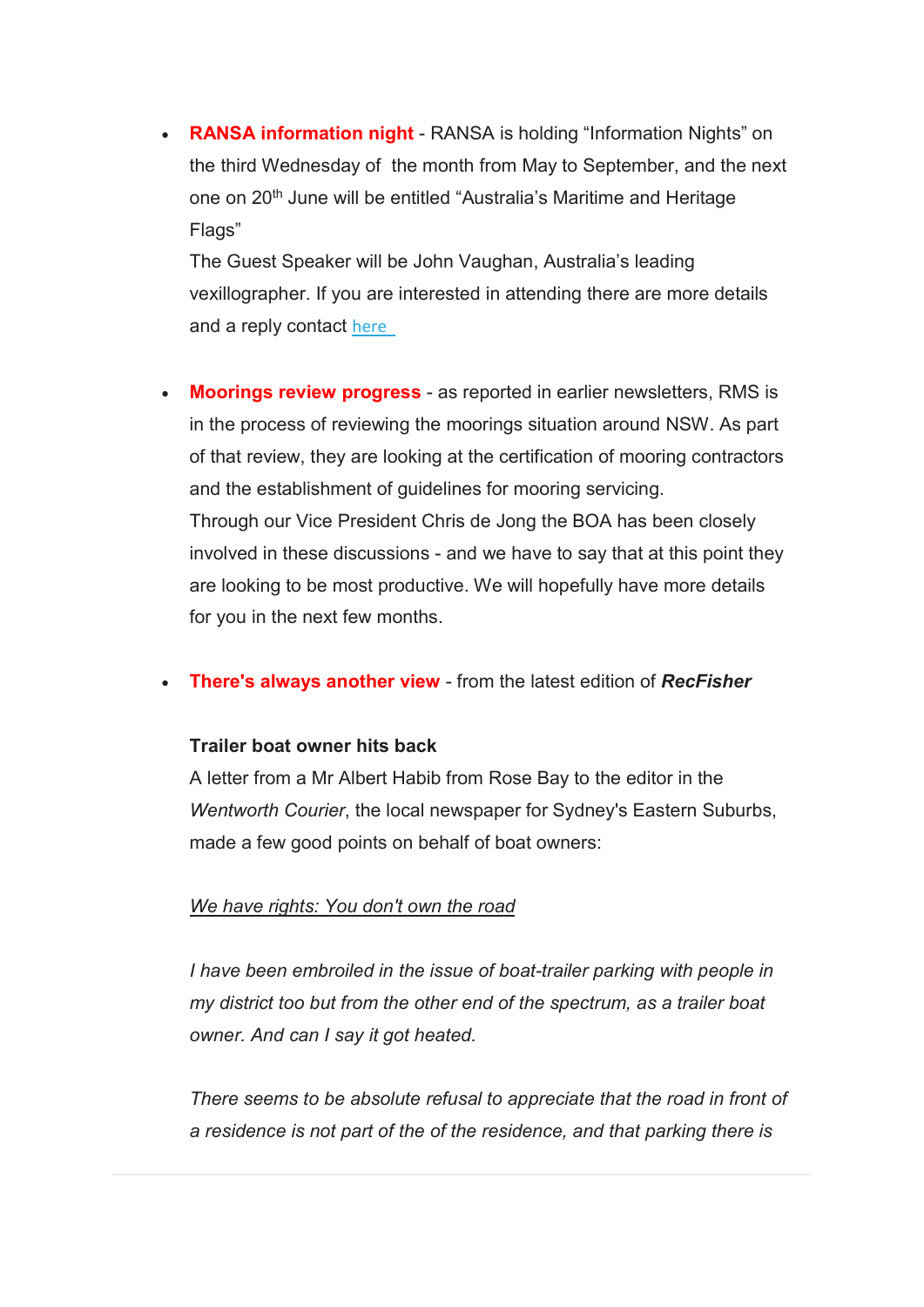not the resident's exclusive right. The roads are public thoroughfares. Boat trailer owners pay for their right to have their trailers on the road and provided they meet size restrictions and don't position trailers dangerously or obstruct access into/ out of a drive way then they have as much right to the roadside as anyone else to said roadside.

No law says there is a time restriction on how long a trailer can be parked in one position. If the council wishes to take boat trailers off the roads then let it provide parking areas exclusively for such trailers because it its otherwise denying trailer boat owners their right to park on roads that their taxes pay for. The council has an obligation to meet everyone's needs - even boat trailer owners.

Let's get reasonable people - live and let live!

(And to answer the unspoken question - I would have no objection to anyone parking their boat-trailer in front of my residence because I don't own the road).

Albert Habib, Rose Bay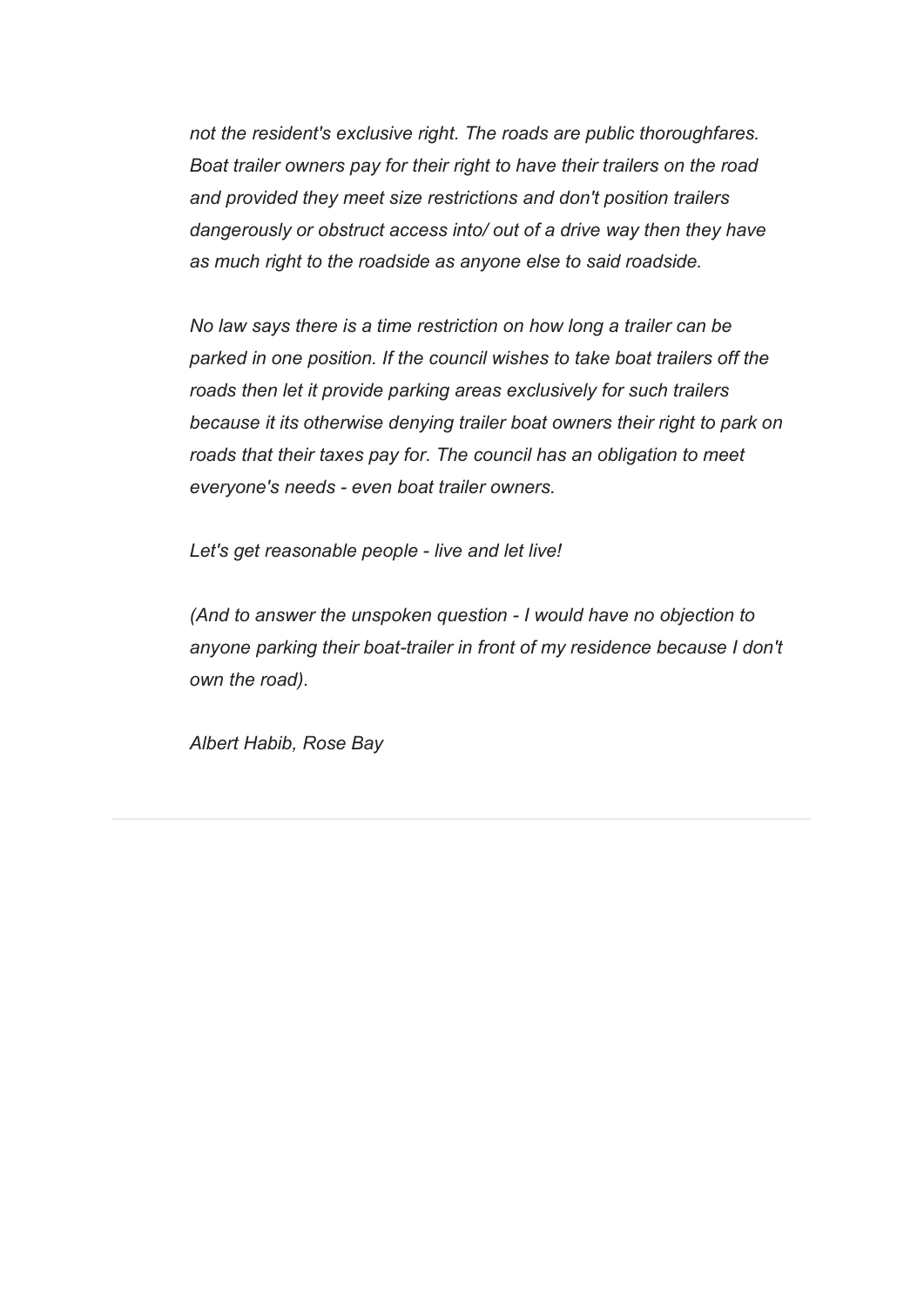Vivid Sydney is back and better than ever for boaters



This year's Vivid Sydney will be lighting up the city from Friday 25 May until Saturday 16 June. With the waterfront displays increasing each year, viewing Vivid from the water is becoming very popular for both commercial and recreational vessels.

Those planning to enjoy the show from the water need to be mindful of vessel traffic, especially considering the high number of vessels expected on the water for this year's event. Safe navigation practices are vital, so be sure to slow down, keep a proper lookout at all times and display the correct navigation lights to stay bright

when boating at night.

Boaters are also reminded that entry into both Darling Harbour and Sydney Cove will be restricted for recreational and commercial vessels during the event. For more information on vessel operations around Vivid

see http://www.rms.nsw.gov.au/about/news-events/vivid-2018 maritime/index.html

## Common but deadly - crossing bars

Each year boats are damaged and people killed or injured when coastal bar crossings go wrong. This is why knowledge and preparation are vital. As the skipper, it is important you have both the experience and temperament to handle any